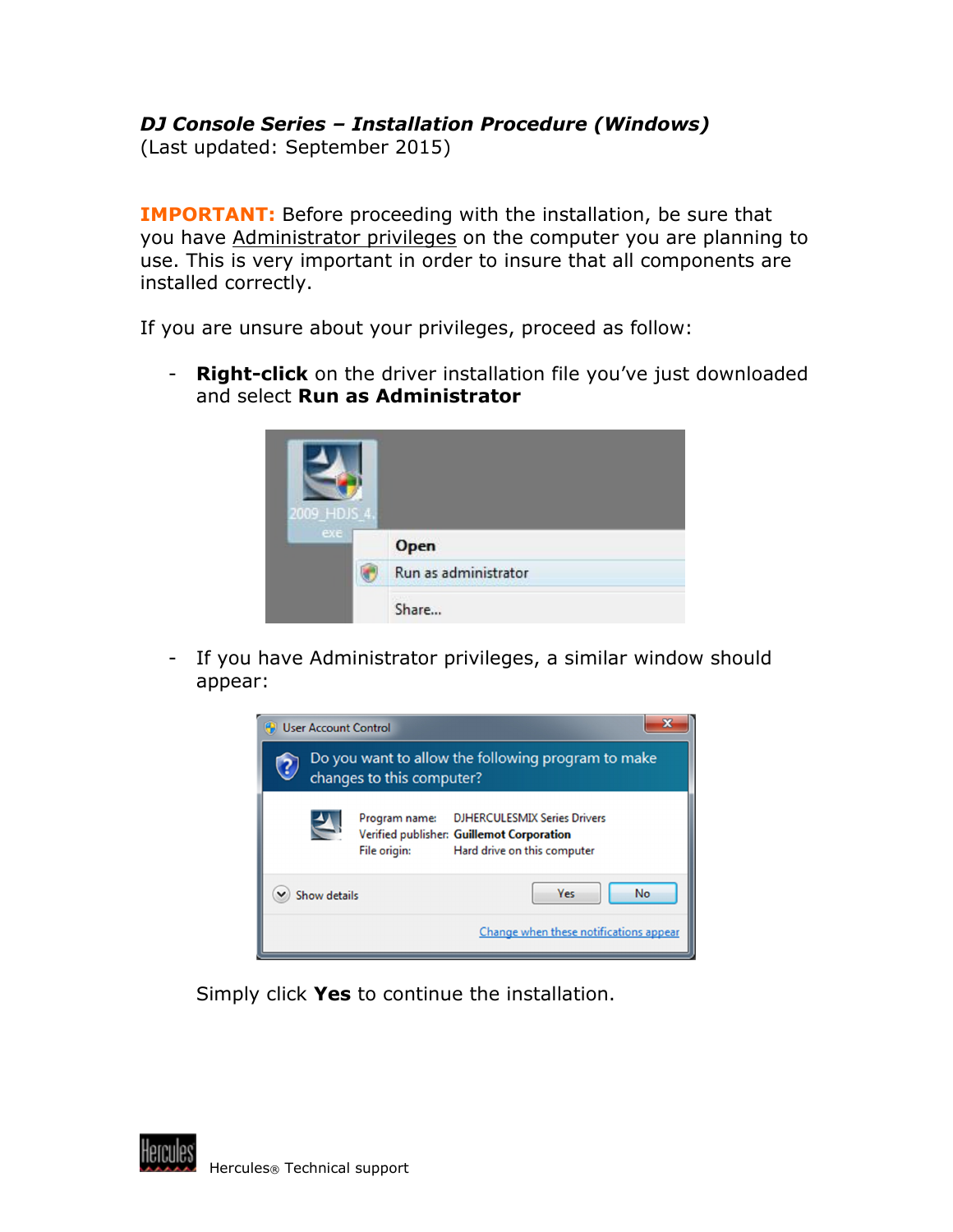- If you don't have the required privileges, you will need to provide an **Administrator password** in order to continue.

| <b>User Account Control</b>                                                                                                                                |  |  |
|------------------------------------------------------------------------------------------------------------------------------------------------------------|--|--|
| $\langle \cdot \rangle$ A program needs your permission to continue                                                                                        |  |  |
| If you started this program, continue.                                                                                                                     |  |  |
| Program name: DJHERCULESMIX Series Drivers<br>Verified publisher: Guillemot Corporation<br>To continue, type an administrator password, and then click OK. |  |  |
| Administrator                                                                                                                                              |  |  |
| OK<br>Cancel<br>Details                                                                                                                                    |  |  |
| User Account Control helps stop unauthorized changes to your computer.                                                                                     |  |  |

## **Installation**



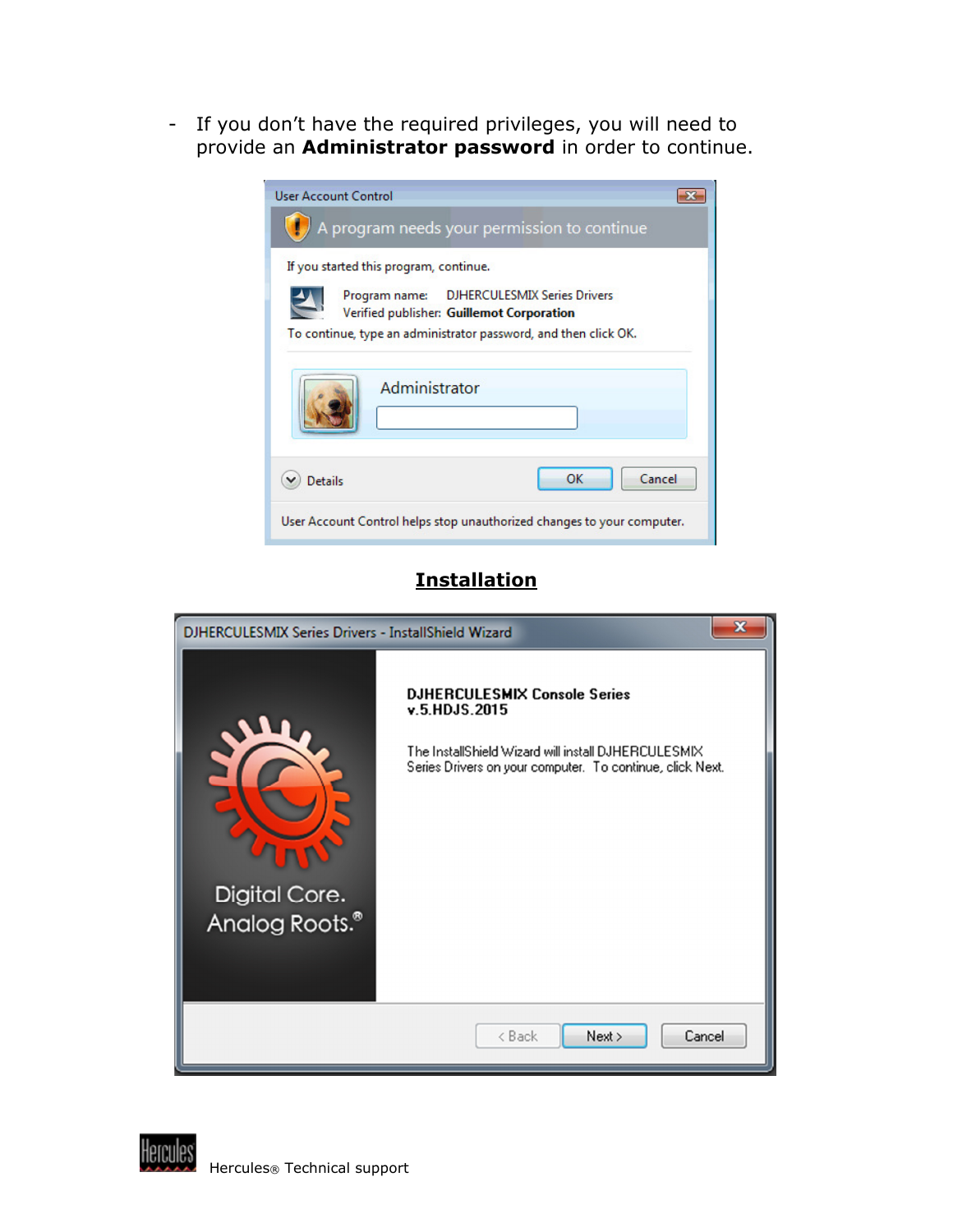a) Once you've passed the first few steps of the installer process and files have been copied to your computer, the drivers will be preinstalled.

| DJHERCULESMIX Driver Installation tool |             |
|----------------------------------------|-------------|
| Please wait                            |             |
| Preinstall Midi drivers                |             |
| Version 1.2.5.0                        | $Next$ $>>$ |

Windows may display some prompts in succession, regarding installation of the various components:



If this is the case, accept to install the software at each of these prompts to proceed with the installation.

b) When all the components have been installed, a dialog box appears, prompting you to connect your DJ device to your computer's USB port.

| <b>DJHERCULESMIX Driver Installation tool</b>                                                     |      |
|---------------------------------------------------------------------------------------------------|------|
| Please connect all of the DJHERCULESMIX products you want to install.<br>To continue, click Next. |      |
| Version 1.2.5.0                                                                                   | Next |